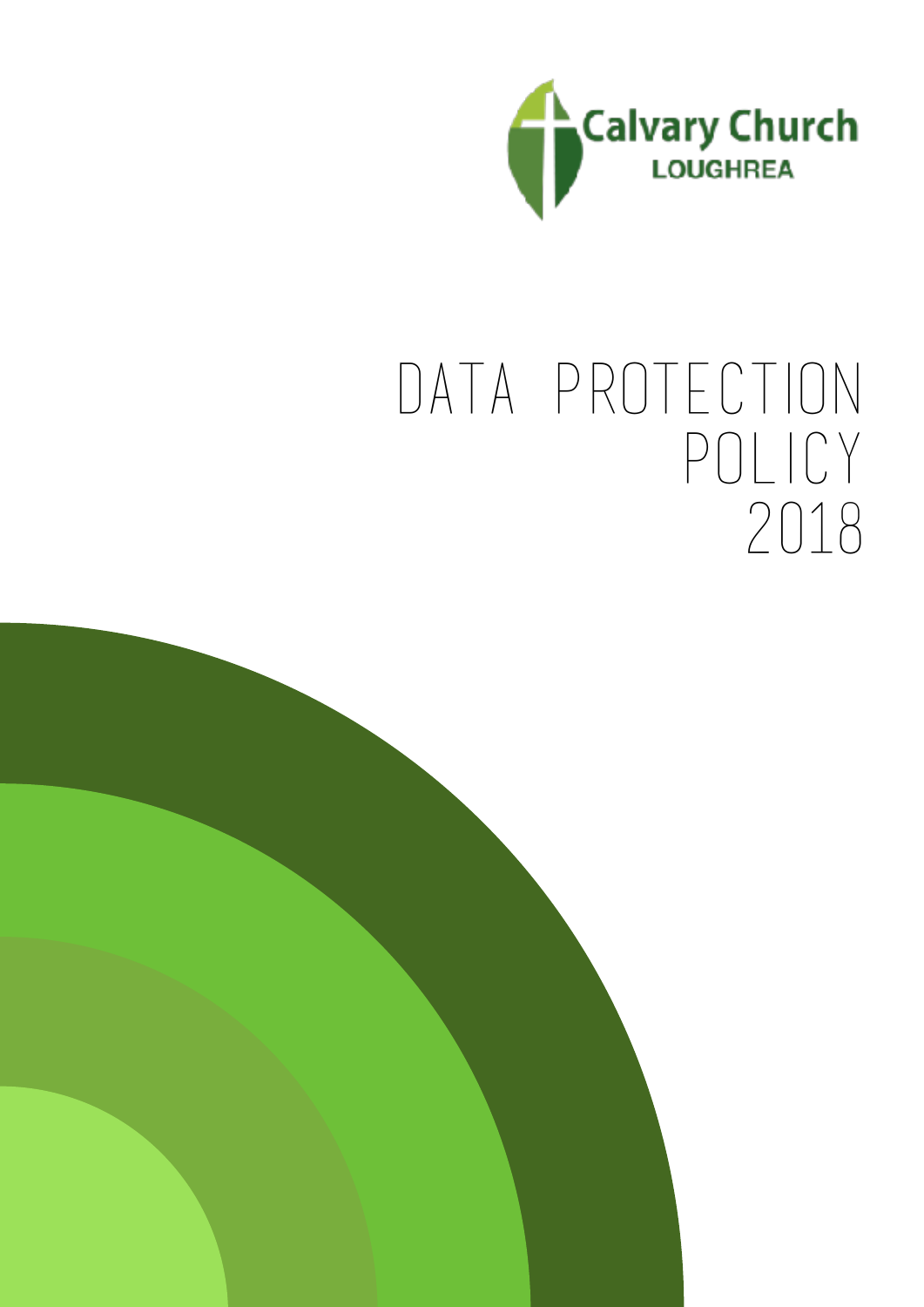# **1 // INTRODUCTION**

The purpose of this document is to provide a concise policy statement regarding the Data Protection obligations of Calvary Church Loughrea. This will ensure Calvary Church Loughrea meets the requirements of the relevant Irish legislation. This policy applies to all personal data collected and stored by Calvary Church Loughrea in the course of its activities.

Data Protection is the means by which the privacy rights of individuals are safeguarded in relation to the processing of their personal data. The Data Protection Acts 1988 and 2003 and the General Data Protection Regulation (GDPR) confer rights on individuals as well as placing responsibilities on those persons processing personal data.

## **2 // SCOPE**

The policy covers both personal and sensitive personal data held in relation to data subjects by Calvary Church Loughrea. The policy applies equally to personal data held in manual and automated form.

## **3 // PRINCIPLES OF DATA PROTECTION**

- Obtain and process information fairly
- Keep it only for one or more specified, explicit and lawful purposes
- Use and disclose it only in ways compatible with these purposes
- Keep it safe and secure
- Keep it accurate, complete and up-to-date
- Ensure that it is adequate, relevant and not excessive
- Retain it for no longer than is necessary for the purpose or purposes
- Give a copy of his/her personal data to an individual, on request

Calvary Church Loughrea collects data from church members, and those who use the service provided by the church.

Personal data collected from employees is used only in connection with their employment by Calvary Church Loughrea and includes name, address, contact details, revenue details and bank details.

Personal data collected from contractors is used only in connection with the specific contract for Calvary Church Loughrea and includes name, address, contact details, revenue details and bank details. Personal data collected from members is used for administration and communication relating to Calvary Church Loughrea and its members and includes name, address and contact details. This information is not used for commercial purposes in any way.

Where the personal data collected refers to an underage person the details of the guardian is obtained at the same time.

All data collected is stored securely in the address of Calvary Church Loughrea. Data collected for specific committees and groups will be also be held securely by the person running the committee or group.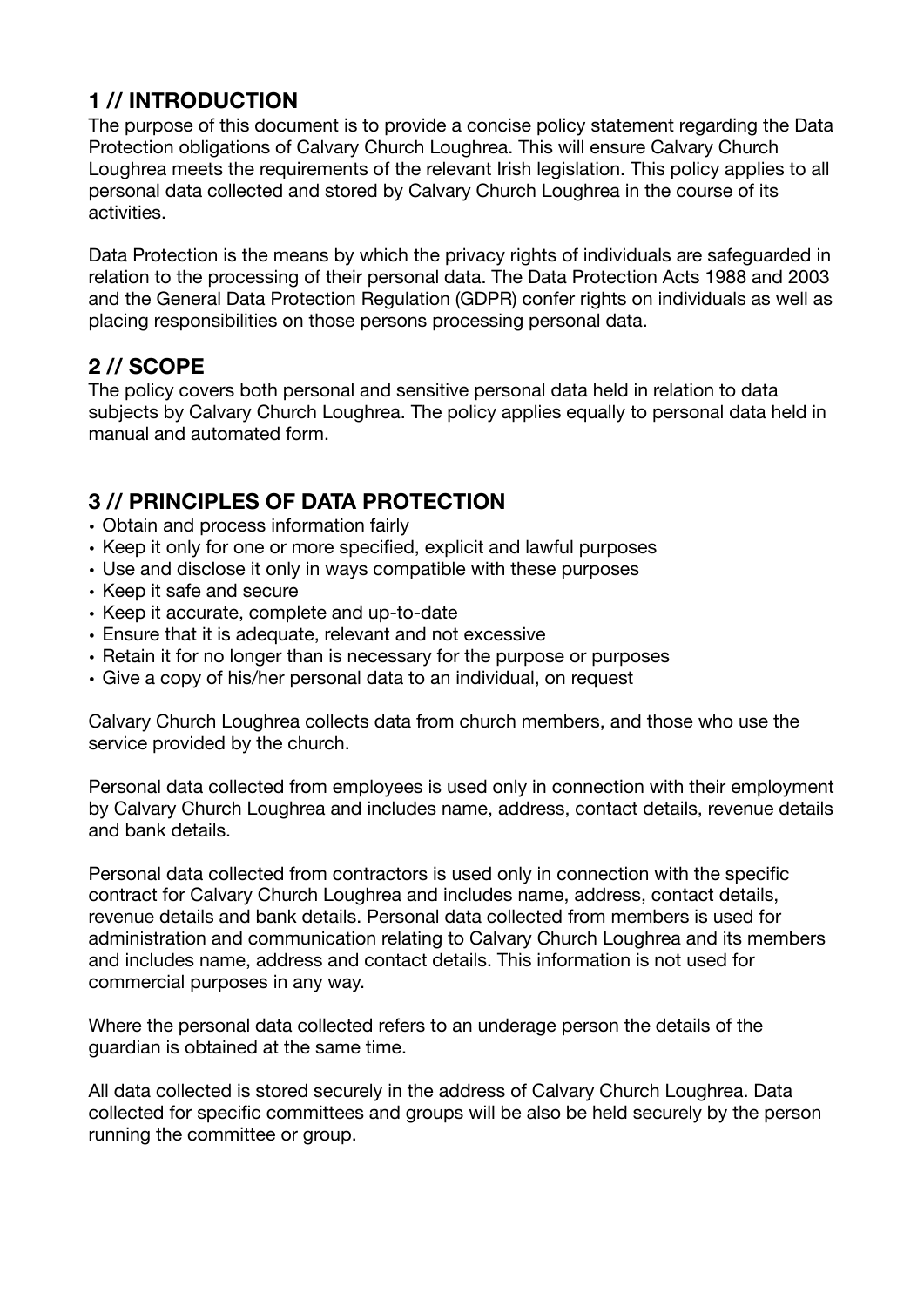Personal data may be shared with members of a committee or group to ensure the smooth and effective running of the group. Members of the group are made aware of this on joining the committee or group.

At each use of the data its accuracy is verified and where necessary corrections made.

## **4 // DATA SUBJECT REQUESTS**

On making a written request to you any individual about whom you keep personal information is entitled to a copy of the data, a description of the purposes for which it is held, a description of those to whom the data may be disclosed and the source of the data unless this would be contrary to public interest.

The request must be made in writing and must provide sufficient information to verify identity and to help locate the information. Information relating to other individuals will be redacted unless specific consent is received to provide it.

Calvary Church Loughrea will respond to these requests within one calendar month.

## **5 // DATA BREACH**

A data breach occurs when personal or sensitive personal data has potentially been viewed, stolen or used by an individual unauthorized to do so.

On becoming aware of a data breach, the Data Controller will investigate the situation and where necessary report the breach to the Data Protection Commissioner and to the individuals affected. Data breaches must be reported as soon as possible and no later than 72 hours after becoming aware of it.

The Data Controller will maintain a log of all data breaches.

## **6 // DEFINITIONS**

#### *Data*

Automated data refers to data held on computer, or stored with the intention that it will be processed on computer.

Manual data refers to paper-based data that is processed as part of a relevant filing system, or which is stored with the intention that it will form part of a relevant filing system.

#### *Personal Data*

Any information relating to an identified or identifiable natural person; an identifiable person is one who can be identified, directly or indirectly, in particular by reference to an identification number or to one or more factors specific to his physical, physiological, mental, economic, cultural or social identity

#### *Sensitive Personal Data*

Sensitive personal data is defined in the Data Protection Acts as any personal data relating to